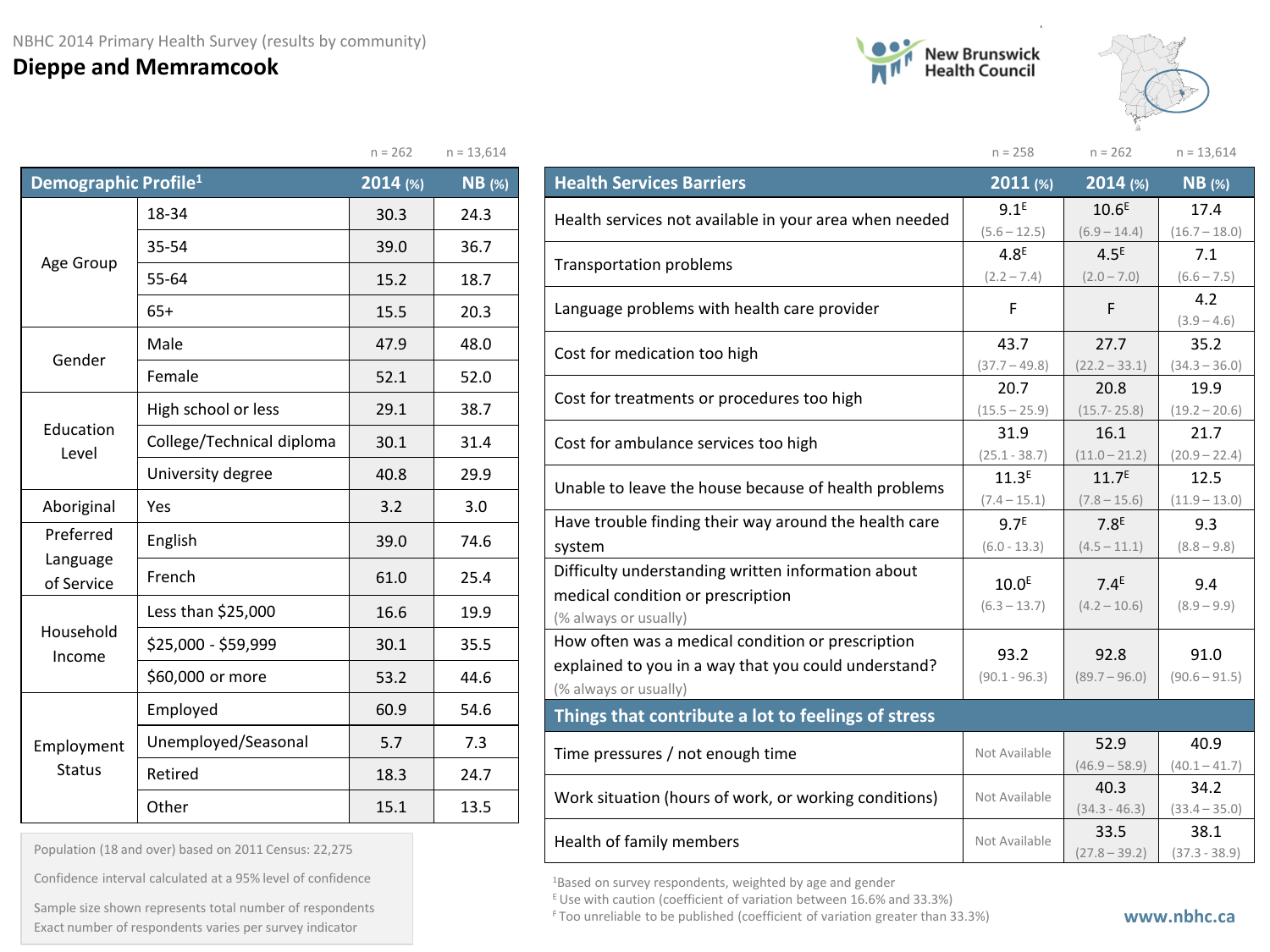## **Dieppe and Memramcook**

 $\uparrow$  = Higher than 2011 results

 $\mathbf{\Psi}$  = Lower than 2011 results

| $n = 258$ | $n = 262$ | $n = 262$ | $n = 13,614$ |
|-----------|-----------|-----------|--------------|

|                                                     | $n = 258$               | $n = 262$               | $n = 13,614$            |
|-----------------------------------------------------|-------------------------|-------------------------|-------------------------|
| <b>Health Profile</b>                               | 2011 (%)                | $2014$ (%)              | $NB$ (%)                |
| <b>Self-rated Health</b> (% very good or excellent) | 62.7                    | 59.2                    | 50.5                    |
|                                                     | $(56.8 - 68.6)$         | $(53.3 - 65.2)$         | $(49.6 - 51.3)$         |
| Self-rated mental or emotional health               | Not Available           | 66.7                    | 65.4                    |
| (% very good or excellent)                          |                         | $(61.0 - 72.4)$         | $(64.6 - 66.2)$         |
| "My health largely depends on how well I take       | 53.9                    | 61.1                    | 55.2                    |
| care of myself" (% strongly agree)                  | $(47.9 - 59.9)$         | $(55.2 - 67.0)$         | $(54.4 - 56.0)$         |
| Number of prescription medications taken on a       | 8.3 <sup>E</sup>        | 9.9                     | 15.2                    |
| regular basis $3$ (% 6 or more)                     | $(3.8 - 12.8)$          | $(5.6 - 14.2)$          | $(14.5 - 15.9)$         |
| Discuss regularly with a health professional on     |                         |                         |                         |
| improving health or preventing illness              | 27.2<br>$(21.6 - 32.8)$ | 24.5<br>$(19.2 - 29.8)$ | 25.4<br>$(24.7 - 26.1)$ |
| (% always or usually)                               |                         |                         |                         |
| How long have you been seeing the same family       | 73.1                    | 72.6                    | 73.0                    |
| doctor? (% 5 years or more)                         | $(67.6 - 78.6)$         | $(67.1 - 78.0)$         | $(72.2 - 73.7)$         |
| Are you limited in doing activities because of a    |                         |                         |                         |
| physical or mental condition, or a health           | Not                     | 19.0                    | 22.1                    |
| problem? (% yes)                                    | Available               | $(14.3 - 23.7)$         | $(21.4 - 22.8)$         |
| <b>Memory Loss</b>                                  |                         |                         |                         |
| Someone in household has a memory problem           | Not                     | 8.8 <sup>E</sup>        | 9.9                     |
|                                                     | Available               | $(5.4 - 12.2)$          | $(9.4 - 10.4)$          |
| that interferes with day to day function            | Not                     | 4.3 <sup>E</sup>        | 3.9                     |
|                                                     | Available               | $(1.8 - 6.7)$           | $(3.6 - 4.2)$           |
| <b>Health Behaviours</b>                            |                         |                         |                         |
| Eating fruits and vegetables                        | Not Available           | 60.1                    | 50.4                    |
| (% 5 portions or more a day)                        |                         | $(54.1 - 66.0)$         | $(49.5 - 51.2)$         |
| Moderate or vigorous physical activity              | Not Available           | 52.8                    | 49.0                    |
| (% at least 2 % hours a week)                       |                         | $(46.7 - 58.9)$         | $(48.1 - 49.8)$         |
| Current smoker                                      | Not Available           | 15.3                    | 19.2                    |
| (% daily or occasional)                             |                         | $(10.9 - 19.6)$         | $(18.5 - 19.8)$         |
| Unhealthy weight                                    | Not Available           | 20.8                    | 30.8                    |
| (% obese)                                           |                         | $(15.8 - 25.8)$         | $(30.0 - 31.6)$         |

| <b>Chronic Health</b><br>Conditions <sup>1</sup> | 2011 (%)          | $2014$ (%)        | $2014^2$ (#) | $NB$ (%)        |
|--------------------------------------------------|-------------------|-------------------|--------------|-----------------|
| One or more chronic                              | 50.3              | $\spadesuit$ 62.8 | 13,989       | 61.6            |
| health conditions <sup>3</sup>                   | $(44.2 - 56.4)$   | $(57.0 - 68.6)$   |              | $(60.8 - 62.4)$ |
| High blood pressure                              | 17.7              | 22.5              | 5,001        | 27.0            |
|                                                  | $(13.0 - 22.3)$   | $(17.4 - 27.5)$   |              | $(26.2 - 27.7)$ |
| Gastric Reflux (GERD)                            | 13.5              | 21.6              | 4,805        | 16.4            |
|                                                  | $(9.3 - 17.6)$    | $(16.6 - 26.5)$   |              | $(15.8 - 17.0)$ |
| Chronic pain                                     | 10.1 <sup>E</sup> | 12.3              | 2,744        | 14.0            |
|                                                  | $(6.4 - 13.7)$    | $(8.4 - 16.3)$    |              | $(13.5 - 14.6)$ |
| Depression                                       | 11.1E             | 11.5 <sup>E</sup> | 2,554        | 14.9            |
|                                                  | $(7.3 - 14.9)$    | $(7.6 - 15.3)$    |              | $(14.3 - 15.5)$ |
| Asthma                                           | 10.1 <sup>E</sup> | 11.3 <sup>E</sup> | 2,527        | 11.8            |
|                                                  | $(6.4 - 13.7)$    | $(7.5 - 15.2)$    |              | $(11.3 - 12.4)$ |
| Arthritis                                        | 10.7 <sup>E</sup> | 11.0 <sup>E</sup> | 2,454        | 17.4            |
|                                                  | $(6.9 - 14.4)$    | $(7.2 - 14.8)$    |              | $(16.8 - 18.0)$ |
| <b>Diabetes</b>                                  | 6.5E              | 7.3 <sup>E</sup>  | 1,628        | 10.7            |
|                                                  | $(3.5 - 9.5)$     | $(4.2 - 10.4)$    |              | $(10.1 - 11.2)$ |
| Heart disease                                    | 9.1 <sup>E</sup>  | 5.5 <sup>E</sup>  | 1,225        | 8.3             |
|                                                  | $(5.6 - 12.5)$    | $(2.7 - 8.3)$     |              | $(7.9 - 8.8)$   |
| Cancer                                           | 5.4E              | 4.8 <sup>E</sup>  | 1,068        | 8.3             |
|                                                  | $(2.7 - 8.2)$     | $(2.2 - 7.4)$     |              | $(7.8 - 8.7)$   |
| Mood disorder other                              | F                 | 3.9 <sup>E</sup>  | 869          | 3.0             |
| than depression                                  |                   | $(1.6 - 6.2)$     |              | $(2.7 - 3.2)$   |
| Emphysema or COPD                                | F                 | F                 | 497          | 3.0             |
|                                                  |                   |                   |              | $(2.7 - 3.3)$   |
| Stroke                                           | F                 | F                 | 343          | 2.5             |
|                                                  |                   |                   |              | $(2.2 - 2.8)$   |

Confidence interval calculated at a 95% level of confidence.

Symbols  $\bigwedge$  and  $\bigvee$  indicate a statistically significant difference at the 95% level of confidence.

Sample size shown represents total number of respondents. Exact number of respondents varies per survey indicator.

<sup>1</sup> Self-reported based on survey respondents

<sup>2</sup> Estimated number of citizens who have the selected chronic health condition

<sup>3</sup> Among the twelve chronic health conditions listed in table located at the right of this page.

 $E$  Use with caution (coefficient of variation between 16.6% and 33.3%)

F Too unreliable to be published (coefficient of variation greater than 33.3%)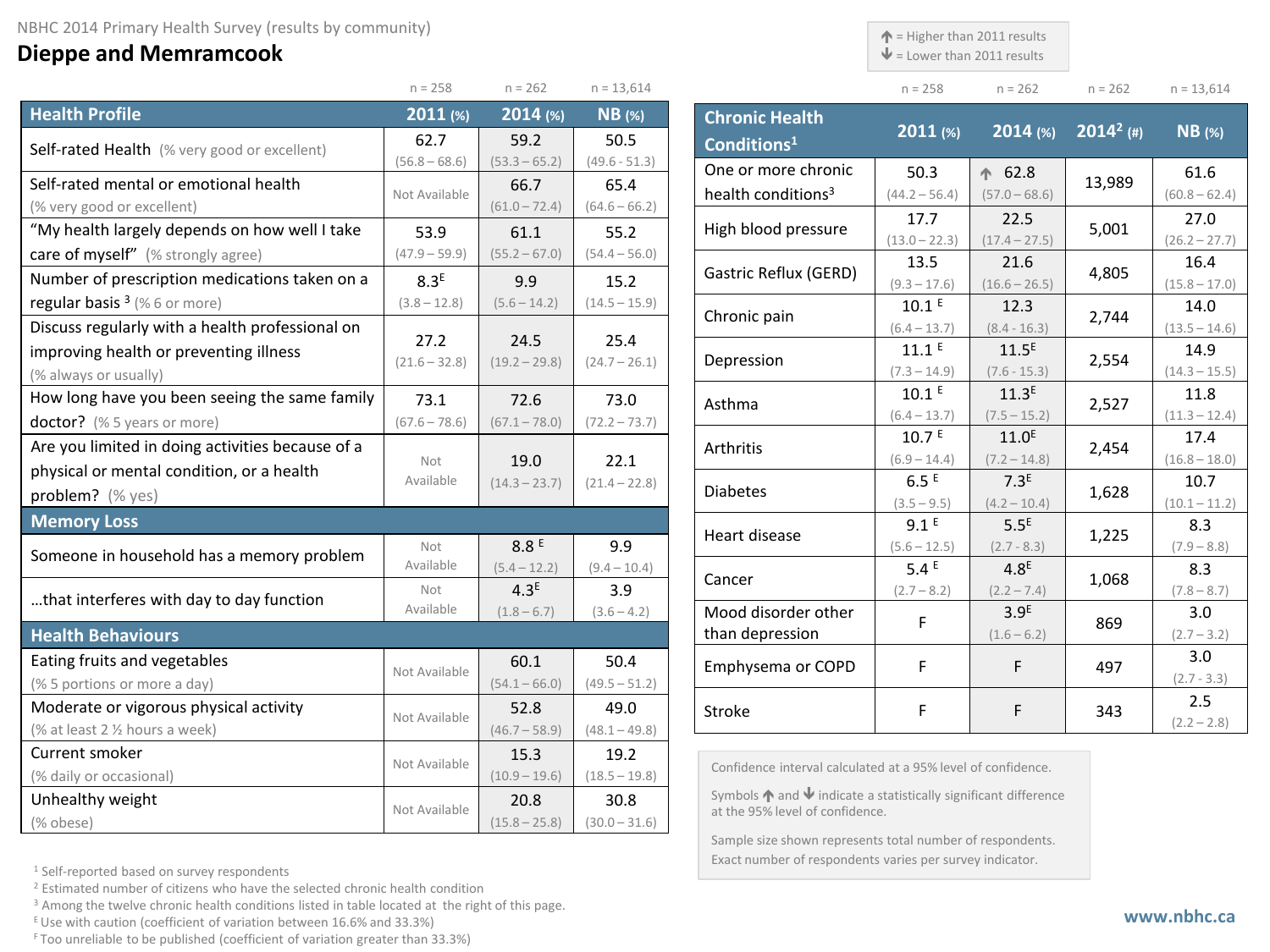|                        | NBHC 2014 Primary Health Survey (results by community)<br><b>Dieppe and Memramcook</b> |                                                                                                                                                                                                                                                 |                             | $B =$ Better than 2011 results<br>$W =$ Worse than 2011 results |                                                                                                                 |                                                                                                                                                                                 |           |                         |
|------------------------|----------------------------------------------------------------------------------------|-------------------------------------------------------------------------------------------------------------------------------------------------------------------------------------------------------------------------------------------------|-----------------------------|-----------------------------------------------------------------|-----------------------------------------------------------------------------------------------------------------|---------------------------------------------------------------------------------------------------------------------------------------------------------------------------------|-----------|-------------------------|
|                        |                                                                                        |                                                                                                                                                                                                                                                 |                             |                                                                 | $n = 258$                                                                                                       | $n = 262$                                                                                                                                                                       | 1 to 33   | $n=13,614$              |
|                        |                                                                                        | <b>Primary Health Indicator</b>                                                                                                                                                                                                                 |                             |                                                                 | $2011^1$                                                                                                        | 2014                                                                                                                                                                            | Rank $^2$ | <b>NB</b>               |
|                        |                                                                                        | <b>Accessibility</b><br>The ability of patients/clients to obtain care/service at the right place and the right time, based on respective needs, in the official language of their choice                                                       |                             |                                                                 |                                                                                                                 |                                                                                                                                                                                 |           |                         |
|                        | $A-1$                                                                                  | Has a personal family doctor (% yes)                                                                                                                                                                                                            |                             |                                                                 | 93.3<br>$(90.3 - 96.3)$                                                                                         | 92.6<br>$(89.4 - 95.8)$                                                                                                                                                         | 21        | 92.1<br>$(91.7 - 92.5)$ |
|                        | $A-2$                                                                                  | <b>Calling family doctor's office during regular practice hours</b> (% very easy or somewhat easy)                                                                                                                                              |                             |                                                                 | 68.9<br>$(63.2 - 74.7)$                                                                                         | 85.9<br>B.<br>$(81.6 - 90.2)$                                                                                                                                                   | 6         | 78.3<br>$(77.6 - 79.0)$ |
| Personal Family Doctor | $A-3$                                                                                  | Family doctor has extended office hours (after 5pm or on weekends) (% yes)                                                                                                                                                                      |                             |                                                                 | Not available                                                                                                   | 31.5<br>$(25.8 - 37.2)$                                                                                                                                                         | 1         | 16.2<br>$(15.6 - 16.8)$ |
|                        | $A - 4$                                                                                | Family doctor has an after-hour arrangement when office is closed (% yes)                                                                                                                                                                       |                             |                                                                 | 29.4<br>$(23.8 - 35.0)$                                                                                         | 31.9<br>$(26.2 - 37.6)$                                                                                                                                                         | 1         | 18.2<br>$(17.5 - 18.9)$ |
|                        |                                                                                        |                                                                                                                                                                                                                                                 | (% on same day or next day) |                                                                 | 29.2<br>$(23.4 - 35.1)$                                                                                         | 34.9<br>$(28.8 - 41.0)$                                                                                                                                                         | 10        | 30.1<br>$(29.3 - 30.9)$ |
|                        | $A-5$                                                                                  | How quickly appointment can be made with family doctor                                                                                                                                                                                          | (% within 5 days)           |                                                                 | 50.8<br>$(44.4 - 57.2)$                                                                                         | 65.6<br>B.<br>$(59.5 - 71.7)$                                                                                                                                                   | 12        | 60.3<br>$(59.4 - 61.2)$ |
|                        | $A-6$                                                                                  | Nurse working with family doctor who is regularly involved in health care (% yes)                                                                                                                                                               |                             |                                                                 | 16.2<br>$(11.6 - 20.8)$                                                                                         | 16.0<br>$(11.5 - 20.5)$                                                                                                                                                         | 30        | 27.5<br>$(26.7 - 28.3)$ |
|                        | $A-7$                                                                                  | Has access to a <b>primary health team<sup>3</sup></b> (% yes)                                                                                                                                                                                  |                             |                                                                 | 24.5<br>$(19.3 - 29.7)$                                                                                         | 15.1<br>$(10.8 - 19.4)$                                                                                                                                                         | 32        | 28.5<br>$(27.8 - 29.2)$ |
|                        | $A-8$                                                                                  | Wait time at the hospital emergency department (% less than 4 hours)                                                                                                                                                                            |                             |                                                                 | 66.9<br>$(57.1 - 76.6)$                                                                                         | 75.4<br>$(65.9 - 84.9)$                                                                                                                                                         | 15        | 73.9<br>$(72.7 - 75.1)$ |
|                        | $A-9$                                                                                  | How often citizens received the health care service they needed in the                                                                                                                                                                          |                             | English $4$                                                     | 89.0<br>$(82.8 - 95.2)$                                                                                         | 90.9<br>$(84.9 - 96.9)$                                                                                                                                                         |           | 95.2<br>$(94.8 - 95.6)$ |
|                        |                                                                                        | official language of their choice<br>(% who always received service in language of preference)                                                                                                                                                  |                             | French <sup>4</sup>                                             | 70.8<br>$(63.0 - 78.6)$                                                                                         | 74.1<br>$(66.9 - 81.3)$                                                                                                                                                         |           | 72.6<br>$(71.0 - 74.2)$ |
|                        |                                                                                        | $1$ Community results were not reported in 2011<br>$2$ Indicator rank across 33 communities, from best (1) to worst (33)<br>$3$ Drimary boalth toger. Has access to a family dester and bas access to either a nurse practitioner or a nurse or |                             |                                                                 | the contract of the contract of the contract of the contract of the contract of the contract of the contract of | Confidence interval calculated at a 95% level of confidence.<br>the contract of the contract of the contract of the contract of the contract of the contract of the contract of |           |                         |

<sup>3</sup> Primary health team: Has access to a family doctor and has access to either a nurse practitioner or a nurse or other health professionals at their family doctor's office <sup>4</sup> Preferred language of service as indicated by respondent in the survey

<sup>F</sup> Too unreliable to be published (coefficient of variation greater than 33.3%)

Symbols **B** and **W** indicate a statistically significant difference at the 95% level of confidence.

Sample size shown represents total number of respondents. Exact number of respondents varies per survey indicator.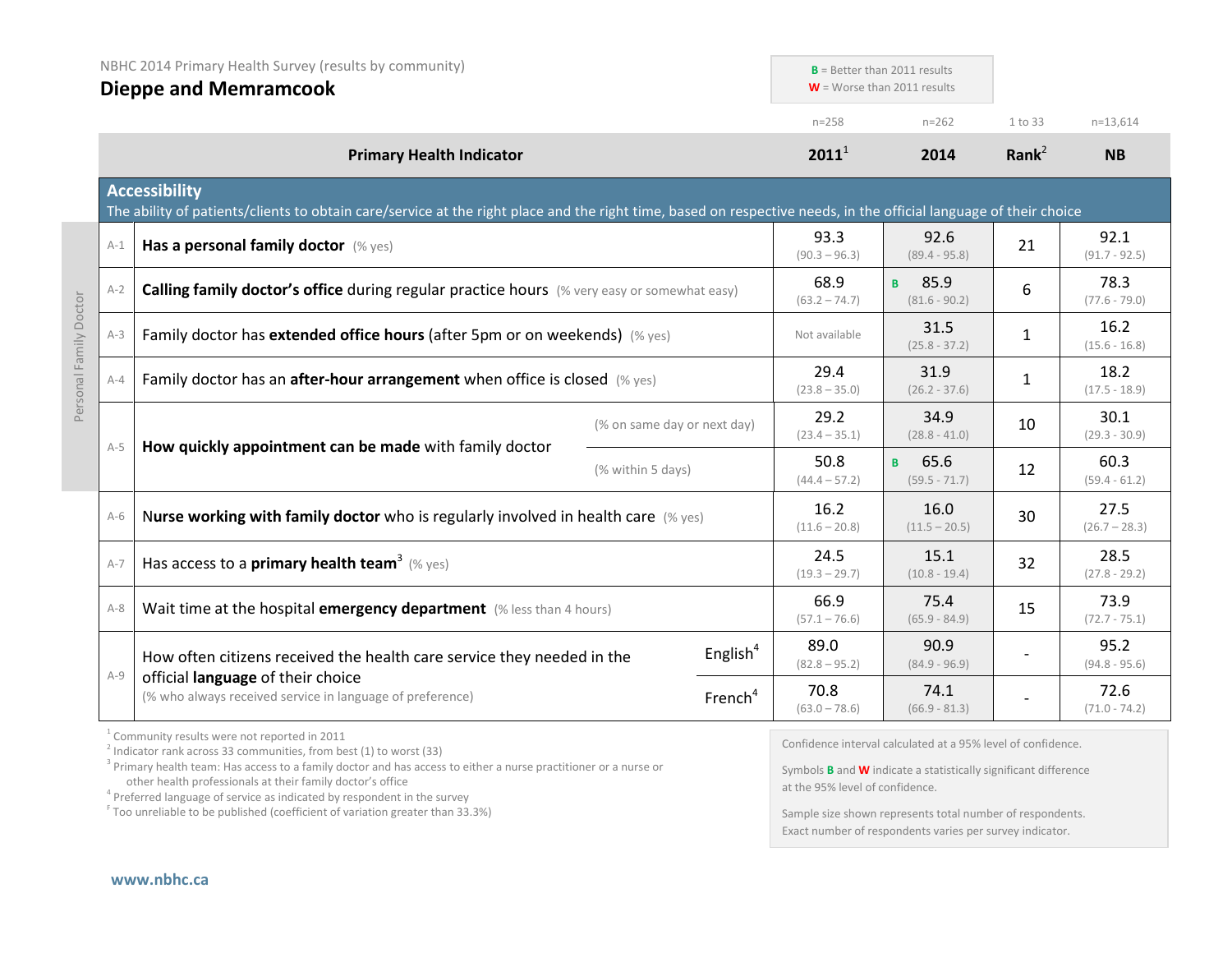|               | NBHC 2014 Primary Health Survey (results by community)<br><b>Dieppe and Memramcook</b>                                                                                                                                                                                                                                           | $B =$ Better than 2011 results<br>$W =$ Worse than 2011 results |                                                                                                                                                                                 |                   |                            |
|---------------|----------------------------------------------------------------------------------------------------------------------------------------------------------------------------------------------------------------------------------------------------------------------------------------------------------------------------------|-----------------------------------------------------------------|---------------------------------------------------------------------------------------------------------------------------------------------------------------------------------|-------------------|----------------------------|
|               |                                                                                                                                                                                                                                                                                                                                  | $n = 258$                                                       | $n = 262$                                                                                                                                                                       | 1 to 33           | $n=13,614$                 |
|               | <b>Primary Health Indicator</b>                                                                                                                                                                                                                                                                                                  | $2011^1$                                                        | 2014                                                                                                                                                                            | Rank <sup>2</sup> | <b>NB</b>                  |
|               | <b>Appropriateness</b><br>Care/service provided is relevant to the patients'/clients' needs and based on established standards                                                                                                                                                                                                   |                                                                 |                                                                                                                                                                                 |                   |                            |
| $Q-1$         | Adults 65 and over who received their flu shot in the last year $(\%$ yes)                                                                                                                                                                                                                                                       | Not available                                                   | 69.7<br>$(59.0 - 80.4)$                                                                                                                                                         | 19                | 70.6<br>$(69.2 - 72.0)$    |
| $Q-2$         | Adults with one or more of four select chronic health conditions <sup>5</sup> who had<br><b>measurements for blood pressure</b> in the past 12 months $(\%$ yes)                                                                                                                                                                 | 89.4<br>$(82.8 - 96.0)$                                         | 93.7<br>$(88.9 - 98.5)$                                                                                                                                                         | 10                | 91.3<br>$(90.6 - 92.0)$    |
| $Q-3$         | Adults with one or more of four select chronic health conditions <sup>5</sup> who had<br>measurements for cholesterol in the past 12 months (% yes)                                                                                                                                                                              | 73.7<br>$(64.2 - 83.2)$                                         | 76.9<br>$(68.5 - 85.3)$                                                                                                                                                         | 17                | 76.3<br>$(75.2 - 77.4)$    |
| $Q - 4$       | Adults with one or more of four select chronic health conditions <sup>5</sup> who had<br><b>measurements for blood sugar in the past 12 months</b> (% yes)                                                                                                                                                                       | 75.8<br>$(66.3 - 85.2)$                                         | 80.1<br>$(72.1 - 88.1)$                                                                                                                                                         | 6                 | 73.9<br>$(72.8 - 75.0)$    |
| $Q-5$         | Adults with one or more of four select chronic health conditions <sup>5</sup> who had<br><b>measurements for body weight</b> in the past 12 months (% yes)                                                                                                                                                                       | 62.5<br>$(52.2 - 72.9)$                                         | 61.7<br>$(52.1 - 71.3)$                                                                                                                                                         | 13                | 59.3<br>$(58.0 - 60.6)$    |
| $Q-6$         | How often family doctor helps citizens coordinate the care from other health care<br>providers and places (% always)                                                                                                                                                                                                             | 63.4<br>$(56.0 - 70.8)$                                         | 70.8<br>$(64.1 - 77.5)$                                                                                                                                                         | 17                | 70.7<br>$(69.7 - 71.7)$    |
|               | <b>Effectiveness</b><br>Care/service, intervention or action achieves the desired results                                                                                                                                                                                                                                        |                                                                 |                                                                                                                                                                                 |                   |                            |
| $Q - 7$       | Citizens with a chronic health condition <sup>7</sup> who have confidence in controlling and<br>managing their health condition (% very confident)                                                                                                                                                                               | 39.2<br>$(31.3 - 47.1)$                                         | 42.0<br>$(34.9 - 49.1)$                                                                                                                                                         | 17                | 42.2<br>$(41.2 - 43.2)$    |
| <b>Safety</b> | Potential risks of an intervention or the environment are avoided or minimized                                                                                                                                                                                                                                                   |                                                                 |                                                                                                                                                                                 |                   |                            |
| $Q - 8$       | Citizens with a chronic health condition who know what each of their prescribed<br><b>medications do</b> (% strongly agree)                                                                                                                                                                                                      | 53.2<br>$(44.4 - 62.1)$                                         | 45.0<br>$(37.2 - 52.8)$                                                                                                                                                         | 20                | 47.7<br>$(46.6 - 48.8)$    |
| $Q - 9$       | Was harmed due to a medical error or mistake as a result of health care services<br>received in the last 12 months (excluding hospital stay) (% yes)                                                                                                                                                                             | F                                                               | F                                                                                                                                                                               |                   | $2.7^{6}$<br>$(2.4 - 3.0)$ |
|               | Community results were not reported in 2011<br>$2$ Indicator rank across 33 communities, from best (1) to worst (33)<br><sup>5</sup> Self-reported by respondent: Diabetes, heart disease, stroke or high blood pressure<br>$6$ For this type of indicator, a "better" result is achieved when the indicator has a "lower" value |                                                                 | Confidence interval calculated at a 95% level of confidence.<br>Symbols $B$ and $W$ indicate a statistically significant difference<br>$a + b$ $0F0'$ $\omega$ $a$ $f$ $confid$ |                   |                            |

<sup>7</sup> Self-reported by respondent: Arthritis, asthma, cancer, chronic pain, depression, diabetes, emphysema or COPD,

gastric reflux (GERD), heart disease, high blood pressure or hypertension, mood disorder other than depression, or stroke <sup>F</sup> Too unreliable to be published (coefficient of variation greater than 33.3%)

at the 95% level of confidence.

Sample size shown represents total number of respondents. Exact number of respondents varies per survey indicator.

## **[www.nbhc.ca](http://www.nbhc.ca/)**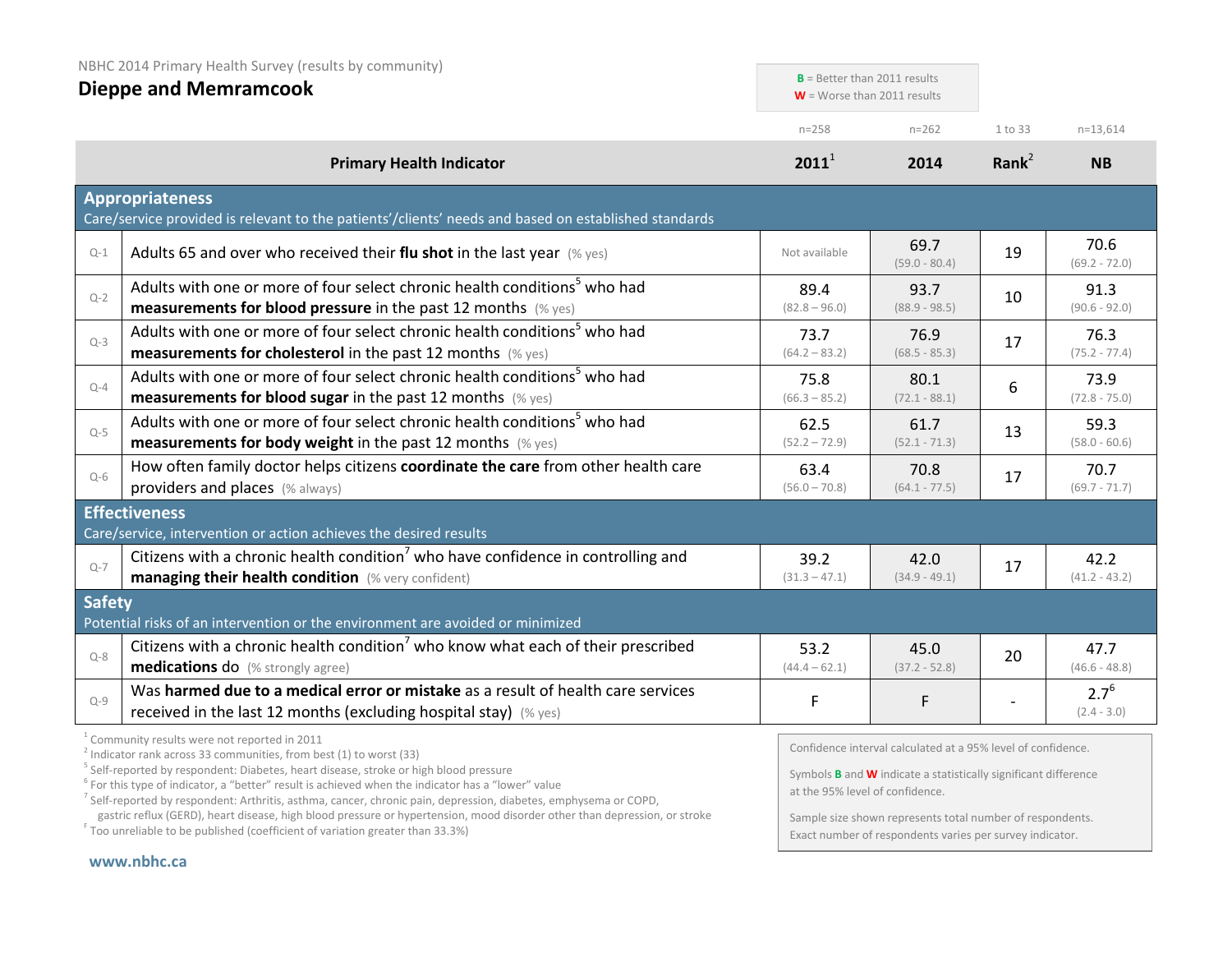|          | NBHC 2014 Primary Health Survey (results by community)<br><b>Dieppe and Memramcook</b>                                     |                                     | $B =$ Better than 2011 results<br>$W =$ Worse than 2011 results |                |                               |
|----------|----------------------------------------------------------------------------------------------------------------------------|-------------------------------------|-----------------------------------------------------------------|----------------|-------------------------------|
|          |                                                                                                                            | $n = 258$                           | $n = 262$                                                       | 1 to 33        | $n=13,614$                    |
|          | <b>Primary Health Indicator</b>                                                                                            | $2011^1$                            | 2014                                                            | Rank $^2$      | <b>NB</b>                     |
|          | <b>Efficiency</b><br>Achieving the desired results with the most cost-effective use of resources                           |                                     |                                                                 |                |                               |
| $Q - 10$ | Model of care used most often when sick or in need of care from a health professional<br>(% hospital emergency department) | 5.9 $E,6$<br>$(3.0 - 8.8)$          | $4.2^{6}$<br>$(1.7 - 6.7)$                                      | 5              | $11.5^{6}$<br>$(11.0 - 12.0)$ |
| $Q-11$   | Has used Tele-Care or other telephone information lines in the last 12 months $(\%$ yes)                                   | 11.8 <sup>E</sup><br>$(7.9 - 15.7)$ | 12.8 <sup>E</sup><br>$(8.8 - 16.8)$                             | $\mathbf{1}$   | 7.4<br>$(7.0 - 7.8)$          |
|          | Use of services<br>Using primary health services in the last 12 months                                                     |                                     |                                                                 |                |                               |
| $U-1$    | Visited a personal family doctor (% yes)                                                                                   | 82.5<br>$(77.9 - 87.1)$             | 81.3<br>$(76.6 - 86.0)$                                         | 16             | 80.3<br>$(79.6 - 81.0)$       |
| $U-2$    | Visited a hospital emergency department (% yes)                                                                            | 40.8<br>$(34.8 - 46.8)$             | 32.3<br>$(26.6 - 38.0)$                                         | 29             | 41.3<br>$(40.5 - 42.1)$       |
| $U-3$    | Visited a specialist (% yes)                                                                                               | Not available                       | 59.3<br>$(53.4 - 65.2)$                                         | 9              | 56.4<br>$(55.6 - 57.2)$       |
| $U - 4$  | Visited an after-hours clinic or a walk-in clinic (% yes)                                                                  | 41.2<br>$(35.3 - 47.1)$             | 42.8<br>$(36.8 - 48.8)$                                         | $\overline{2}$ | 24.3<br>$(23.6 - 25.0)$       |
| $U-5$    | Visited an alternative practitioner (% yes)                                                                                | Not available                       | 36.4<br>$(30.6 - 42.2)$                                         | $\mathbf{1}$   | 25.2<br>$(24.5 - 25.9)$       |
| $U-6$    | Visited a community health centre (% yes)                                                                                  | 9.6 <sup>E</sup><br>$(6.0 - 13.2)$  | F                                                               |                | 6.9<br>$(6.5 - 7.3)$          |
| $U-7$    | Used ambulance services (% yes)                                                                                            | 3.7 <sup>E</sup><br>$(1.4 - 6.0)$   | F                                                               |                | 5.7<br>$(5.3 - 6.1)$          |
| $U-8$    | Visited a nurse practitioner (% yes)                                                                                       | 4.5 <sup>E</sup><br>$(2.0 - 7.0)$   | 3.5 <sup>E</sup><br>$(1.3 - 5.7)$                               | 29             | 7.7<br>$(7.3 - 8.1)$          |
| $U-9$    | Visited a health professional at a private clinic (% yes)                                                                  | Not available                       | 29.0<br>$(23.5 - 34.5)$                                         | 4              | 23.7<br>$(23.0 - 24.4)$       |

<sup>1</sup> Community results were not reported in 2011

<sup>2</sup> Indicator rank across 33 communities. Under "efficiency" the rank is from best (1) to worst (33). Under "use of services" the rank is from highest (1) to lowest (33).

<sup>6</sup> For this type of indicator, a "better" result is achieved when the indicator has a "lower" value  $E$  Use with caution (coefficient of variation between 16.7% and 33.3%)

<sup>F</sup> Too unreliable to be published (coefficient of variation greater than 33.3%)

Confidence interval calculated at a 95% level of confidence.

Symbols **B** and **W** indicate a statistically significant difference at the 95% level of confidence.

Sample size shown represents total number of respondents. Exact number of respondents varies per survey indicator.